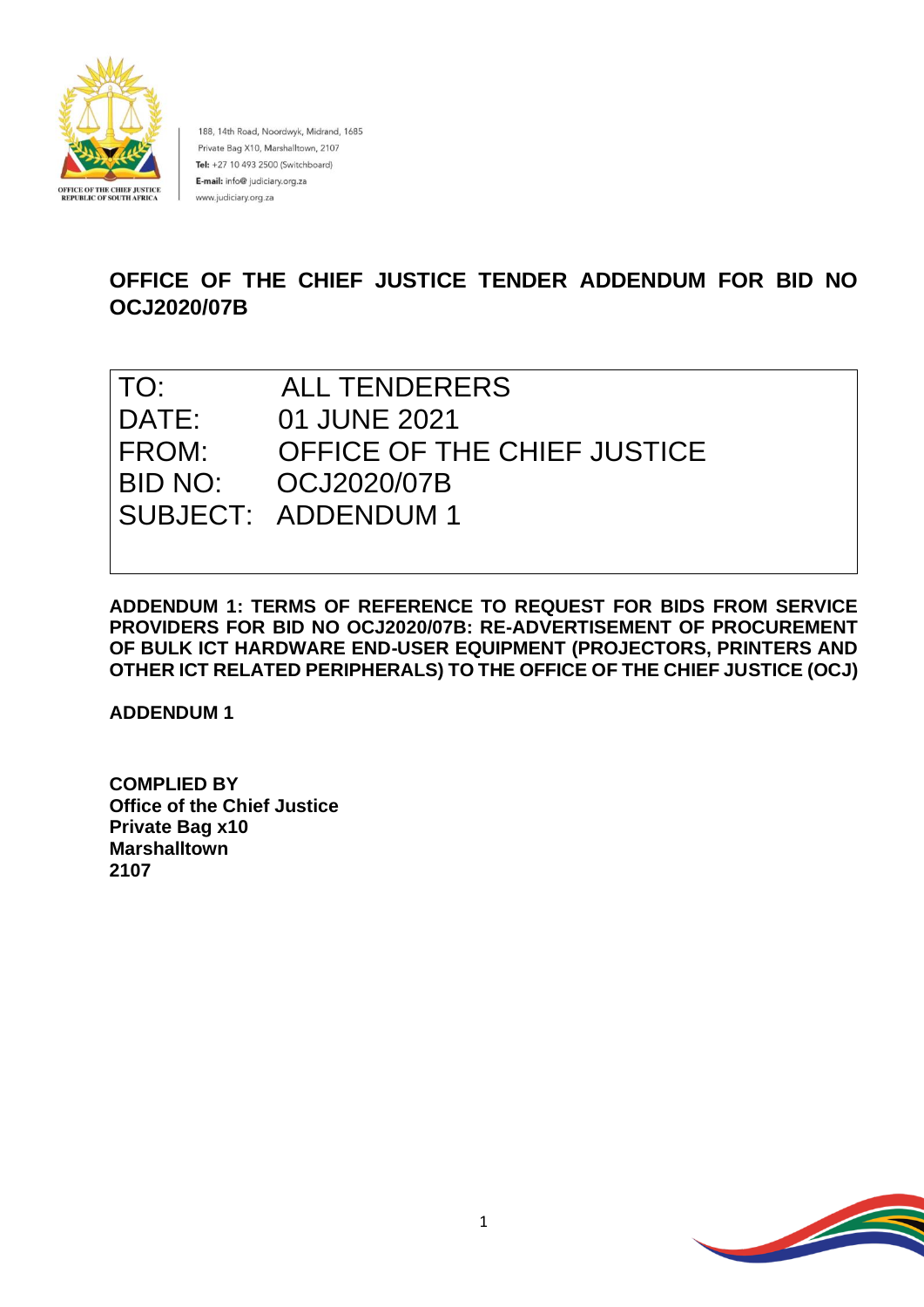## **ADDENDUM 1: TERMS OF REFERENCE TO REQUEST FOR BIDS FROM SERVICE PROVIDERS FOR BID NO OCJ2020/07B: RE-ADVERTISEMENT OF PROCUREMENT OF BULK ICT HARDWARE END-USER EQUIPMENT (PROJECTORS, PRINTERS AND OTHER ICT RELATED PERIPHERALS) TO THE OFFICE OF THE CHIEF JUSTICE (OCJ)**

This document forms part of addendum 1 for tender document for BID NO OCJ2020/07B.

Each tenderer for this contract shall incorporate the following amendments and additions as part of their respective tenders.

Each tenderer is required to acknowledge receipt and acceptance of the amendments and additions contained in this addendum and to submit the completed addendum with the tender.

The following information to the Bid documents have been made:

### **1. CORRECTIONS**

#### **1.1 Correction on page 6 on table 1(Timeline of the bid process)**

Bid closing date 28 May 2021 at 11h00AM must change to 21 June 2021

#### 1.2 **Page 12 to page 13 black & white printers (Brother MFC or Equivalent)**

Kind note the correct specification for the Black & White Printers (Brother MFC or Equivalent)

| <b>Device Specification</b>                                                                        |  | <b>Comply</b> |  |
|----------------------------------------------------------------------------------------------------|--|---------------|--|
|                                                                                                    |  | No            |  |
| All printer size:                                                                                  |  |               |  |
| (A4, A3 & A5)                                                                                      |  |               |  |
| Printing functions:                                                                                |  |               |  |
| (Print, Scan, Copy & Fax)                                                                          |  |               |  |
| Print Speed:                                                                                       |  |               |  |
| Up to 40 ppm (black & white)                                                                       |  |               |  |
| Connectivity:                                                                                      |  |               |  |
| Wireless + Network + USB                                                                           |  |               |  |
| Double sided                                                                                       |  |               |  |
| print/scan/copy                                                                                    |  |               |  |
| Paper handling                                                                                     |  |               |  |
| 250 sheet input tray, 35-sheet automatic document feeder                                           |  |               |  |
| 12 000 pages @ 5% coverage                                                                         |  |               |  |
| Paper Size: A4, Letter, B5 (ISO/JIS), A5, A5 (Long Edge),<br>B6 (ISO), A6, Executive, Legal, Folio |  |               |  |

## **BLACK & WHITE PRINTERS (BROTHER MFC OR EQUIVALENT)**

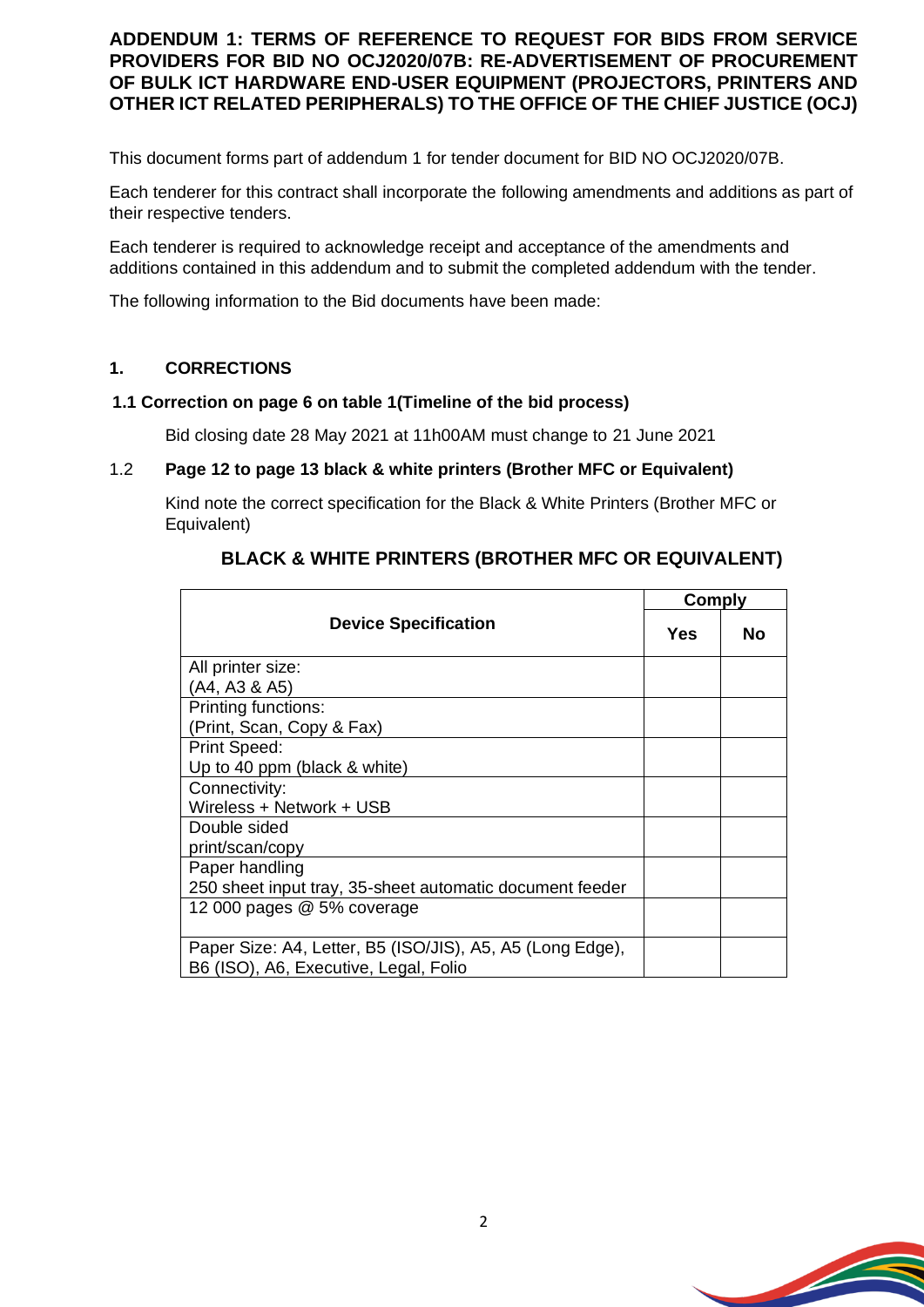**ADDENDUM 1: TERMS OF REFERENCE TO REQUEST FOR BIDS FROM SERVICE PROVIDERS FOR BID NO OCJ2020/07B: RE-ADVERTISEMENT OF PROCUREMENT OF BULK ICT HARDWARE END-USER EQUIPMENT (PROJECTORS, PRINTERS AND OTHER ICT RELATED PERIPHERALS) TO THE OFFICE OF THE CHIEF JUSTICE (OCJ)**

## **ACCEPTANCE AND INCORPORATION OF ADDENDUM NO.1**

I/we accept that Addendum No.1 forms part of the tender documents.

I/We confirm that I/we

- a) Have noted the contents of this addendum;
- b) Have fully considered the addendum; and
- c) Have incorporated the addendum and additions contained in this addendum in my/our tender for Bid no. OCJ2020/07B

| NAME OF TENDERER (BLOCK LETTERS)<br>NAME OF SIGNATORY (BLOCK LETTERS) |  |
|-----------------------------------------------------------------------|--|
| SIGNED ON BEHALF OF THE TENDERER:                                     |  |
| DATE:                                                                 |  |
| <b>TENDERES'S ADDRESS</b>                                             |  |
|                                                                       |  |
|                                                                       |  |
| <b>TENDERER'S TEL NO</b>                                              |  |
| <b>TENDERER'S FAX NO</b>                                              |  |
| <b>NAME OF WITNESSES: 1</b><br>(BLOCK LETTERS)                        |  |
| <b>SIGNATURE OF WITNESS: 1</b>                                        |  |
| DATE:                                                                 |  |
| <b>NAME OF WITNESS: 2</b><br>(BLOCK LETTERS)                          |  |
| <b>SIGNATURE OF WITNESS: 2</b>                                        |  |
| DATE:                                                                 |  |